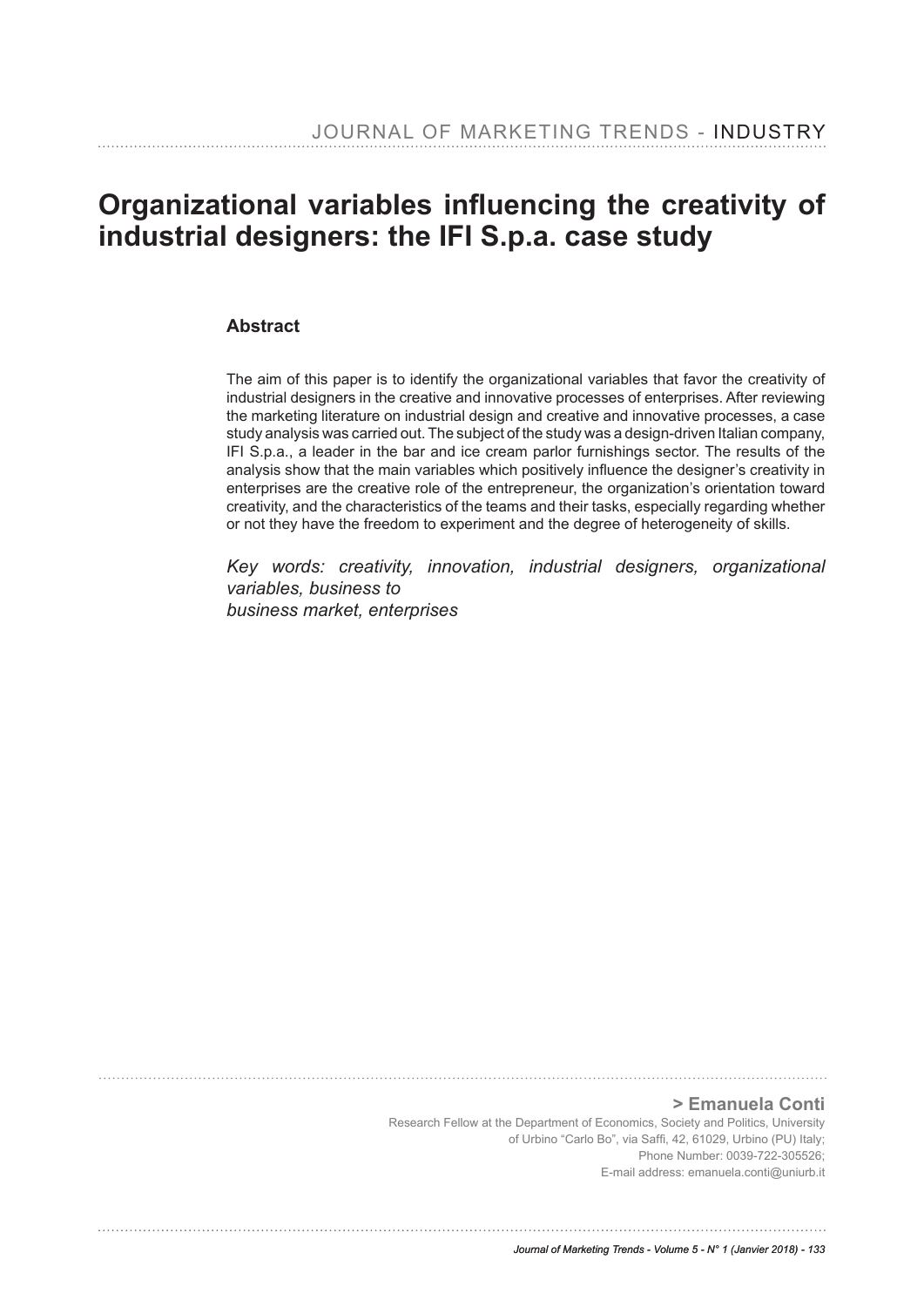### **1. Introduction**

While the interest in product innovation has always been very high in marketing and management studies, the strategic role of design-driven innovation has received increasing attention only recently (Dumas and Minzberg 1989; Verganti 2006; Rindova and Petkova, 2007; Bettiol and Di Maria 2014).

Empirical studies have shown that the industrial designer has a positive effect on the innovative capacity of frms and on business performance (Berkowitz 1987; Lorenz 1986; Walsh et al. 1992; Gemser and Leendders 2001; Veryzer 2005; Landoni et al. 2016). In fact, in order to compete in international markets, companies must introduce innovative products that feature an original combination of functional, technological, aesthetic, intangible, and symbolic aspectcs (Symbola Foundation 2014; Micelli 2016). Therefore, in the creative and innovative process, companies should involve not only the R&D and marketing departments but also the industrial design department (Bettiol and Di Maria, 2014). Industrial design must be understood, in the broadest sense of the term, as a project of functional, technological, aesthetic, and emotional value (Lojacono 2000).

This paper aims to answer the following research question: what are the organizational variables favoring the creativity of industrial designers in the creative and innovative processes of enterprises? This study is based on the case study analysis of an SME operating in the B to B market; the company is a leader in the wooden bar countertop sector, whose value proposition formula is the creation of "beautiful and well made" products resulting from creative and innovative processes in cooperation with industrial designers. The study highlights the role played by industrial designers in the radical innovation of a product and shows the major organizational variables that favor their creative contribution.

The paper is organized as follows. In §2 we clarify the concept of industrial design, discuss the role that it plays in the creative and innovative process of a company, and identify the main organizational variables that foster creativity in the company. In §3 we discuss the methodological aspects and analyze the case study. In §4 we present the empirical results. Finally, in §5 we suggest some managerial implications arising from the research.

#### **2. Theoretical background**

#### *2.1. The concept of industrial design*

Despite the lack of systematic theories on industrial design and the great ambiguity surrounding its defnition (Berkowitz 1987; Kotler and Roth, 1984; Block 1995; Walsh 1996; Luchs and Swan 20011), more and more marketing and management scholars have adopted a broad defnition of industrial design which goes beyond the aesthetic aspect to include other aspects such as ergonomics, ease of manufacture, efficient use of materials, user friendliness, functional performance, and so on (Gemser and Leenders 2001).

Norman (2004) states that Emotional Design must satisfy three conditions: the Visceral condition linked to the immediate impact produced by an object, the Behavioural condition relating to usability, and the Reflexive condition that refers to the personal and the social meaning that a particular product has. Similarly, design has been defned as "the set of activities that focus on the integration of functional, emotional, and social utilities" (€Design 2013).

While in the past *design* was a niche phenomenon linked to luxury small-series production, today it has become a democratic and "mass" phenomenon that is combined with industrial production. In addition, it involves a growing number of industrial sectors: from furniture to automotive, from personal accessories to industrial markets and the services sector. Ikea and Apple are emblematic examples.

The background of Italian designers is based on the wealth and diversity of the Italian cultural heritage, unlike German designers, whose formation mostly stems from a strong industrial culture, and Scandinavian designers, whose expertise is based on a consolidated training system (Sabbadin 2011). Nationalities aside, the two main barriers to cooperation between companies and designers are the lack of a common language on design and the poor analysis of the dynamics that characterize the relationship between the investment in design and the competitive performance (Swink 2000; Wallace 2001; Chiva and Alegre 2009).

#### *2.2. The role of industrial design in the enterprise's creative and innovative process*

*Creativity* is the ability to create new and useful ideas while *innovation* is the ability to translate ideas into action (Amabile et al. 1999). The concept of creativity is related to knowledge, which is the key resource that favors creativity (Nonaka 1994). It manifests itself through the generation of new ideas that result in new knowledge of a process of scientific or social validation (Csikszentmihalyi 1999). Innovation takes place only through the productive application of new knowledge and/or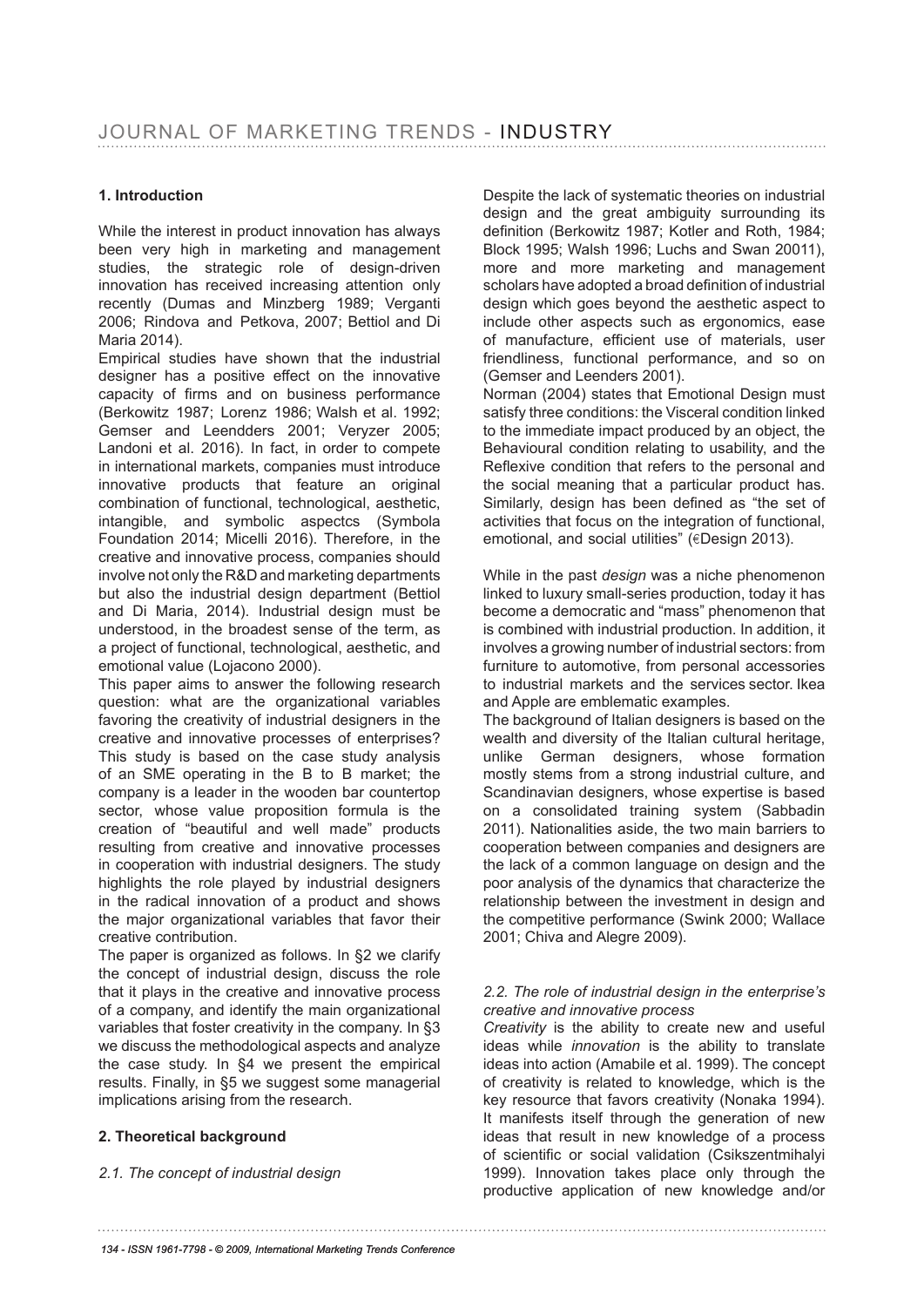new combinations of existing knowledge (Pencarelli et al., 2013).

A company's creativity is infuenced by individual, team, organizational, relational, and external environment elements (Bilton 2007; Montanari 2011). Business creativity requires "creative" individuals as industrial designers. At the same time, a company needs favorable variables without which the individual creative characteristics may not emerge in all their potential; sometimes one or the other variable may prevail (Pilotti 2011).

The creative contribution of the industrial designer contributes to strengthening the company's creative capability (Napier and Nielsson, 2006), that is, the distinctive skill necessary to develop and maintain a unique and original selling proposition (Nebenzahl and Jaffe 1996). More specifcally, the designer contributes to strengthening what Landoni defned as "design innovation capabilities" (2016, p.487) or, in other words, as "the capabilities that enable companies to innovate their products' functional (performance, functionality), social (how am I perceived by others?), and emotional (how does it make me feel?) utility ( $\in$  Design 2013)".

Design-driven innovation adopts an incremental and holistic managerial logic, and sees the company as an integral part of a network of companies and professionals (e.g. customers, suppliers, research institutions, business partners, consultants) that manages this process in a collaborative and co-productive way (Rothwell 1994; Nonaka and Takeuchi 1995; Von Hippel 1988). However, design-driven innovation has recently been receiving increased attention (Dumas and Minzberg 1989; Verganti 2006; Rindova and Petkova 2007; Bettiol and Di Maria 2014; Micelli 2016). The innovation literature has, in fact, attributed to customers (especially to lead users) a very important role as a source of knowledge to understand the future needs of the demand side and to collect useful information for the design of new products (Von Hippel 1988). In addition to the study of demand, other determinants of product innovation are technological change and historical analysis of successful products (Goldenberg and Mazursky 2003).

Several studies have shown that industrial design (Dorst and Cross 2001; Walsh and Roy 1985) is essential for product and process innovation (Perks et al. 2005; Bogers and Horst 2013) to increase a company's competitiveness (Borja de Mozota, 2003; Swan et al. 2005). In particular, many studies have stressed the existence of a positive link between investments in design and business performance improvement (Swan et al. 2005; Chiva and Alegre 2009; Landoni et al. 2016).

*2.3. Organisational variables infuencing the company's and the designer's creativity*

As mentioned above, the literature on corporate creativity has identifed the organizational and relational factors that can encourage creative contribution in a frm. They are summarized below, in Table 1.

**Table 1 Organizational variables favoring corporate creativity**

#### **3. Objectives and methodology**

As stated above, the research question this work aims to answer is the following: what are the organizational variables favoring the creativity of the industrial designer in the creative and innovative processes of frms? To answer this question, the literature on innovation, creativity, and industrial design was reviewed, emphasizing the importance of industrial design in creative and innovative processes and of organizational variables that encourage creativity  $(\S$  2). Then, in  $\S$  4 a case analysis is conducted on IFI S.p.a., a leader company in the bar furnishings industry; over the last ten years, this company carried out radical product innovations using an innovative design which led to a steady growth in business performance.

The study adopts a qualitative and exploratorydescriptive approach and uses the case study method (Eisenhardt and Graebner 2007; Yin 2009; Tsang 2013). The phenomenon under study is still largely unexplored and complex because it includes many variables. The case study was analyzed through the following research techniques:

- semi-structured interviews with the entrepreneur, the R&D and Marketing managers, and a famous designer;

- analysis of the company documentation (catalogs, brochures, etc.) and the information available on the company website;

- participant observation by one of the authors during some guided factory tours.

The interviews were aimed at understanding the radical innovative process of a product, from the creative phase to the product launch on the market, and the role of the industrial designer in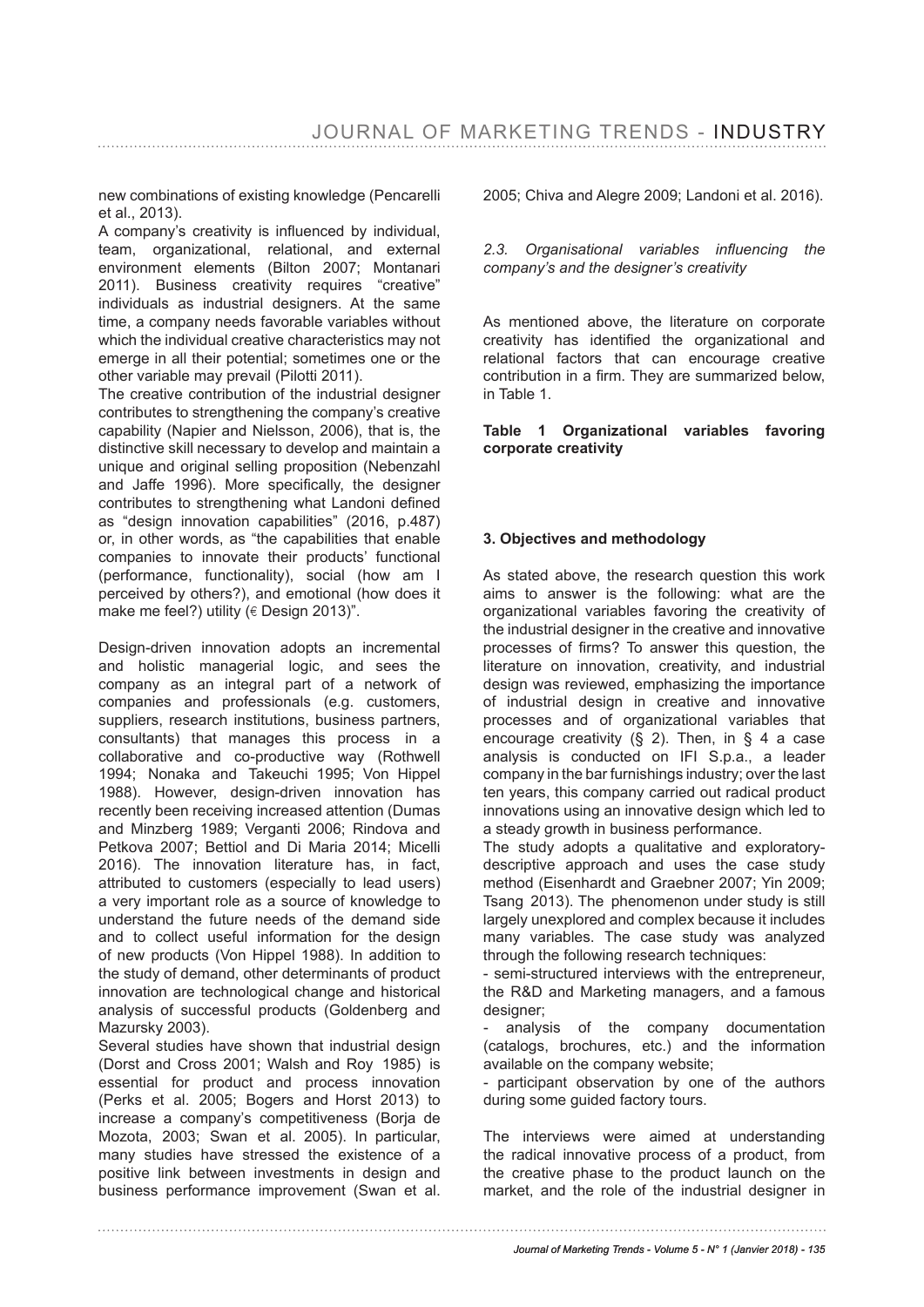such processes. This was achieved by asking the interviewees to evaluate the impact of organizational variables on their creativity, a scale of high, medium, or low. The interviews lasted about an hour, and they were conducted and recorded in the period between September 2015 and February 2016. The interview transcript was approved by the respondents. The mix of instruments chosen allowed the research team to increase the internal reliability of the data (Yin 2009).

#### **4. The IFI S.p.a. case study**

#### *4.1. The company and its products*

IFI S.p.a. is a medium sized company with 340 employees, located in Pesaro, in central Italy. Founded in 1962, today it is a leader in the field of bar and ice cream parlor furnishings. Its international market presence includes Europe (especially France, Spain, and Germany), Asia, and America with exports amounting to approximately 50% of company turnover.

The products range lines are ice cream display and dipping cases, bar counter tops, snack display cases, and refrigerated cells. The customers are ice cream parlors, bars, pastry shops, restaurants, selfservice cafeterias for snacks or food, canteens, and roadside restaurants.

Since the late 60s the company has used design as one of the main levers of its success, first, by working with MH design studio of Makio Hasuike in Milan and later, establishing collaborative relationships with numerous freelance designers, such as Marc Sadler, Francesco Geraci, Giulio Iacchetti, etc. In just a few years, the company became a market leader through the concept of "useful design", i.e., design that combines functionality and aesthetics.

The beating heart of the company is the research and development department, which effectively collaborates with the marketing department and external designers. There are three main proprietary products which, for the last ffteen years, have distinguished IFI, obtaining important international awards for innovation and design (see Figure 1): *Start Up, Tonda*, and

#### *Bellevue with Panorama***®** *technology*.

*Start Up* is a complete and not expensive furniture bar system targeted to young people intending to start a new business. It has been created in collaboration with the desigers Giorgio Di Tullio and Raffaele Gerardi. Start Up has received the Grandesignetico Award in 2012 and the Honorable Mention at the Compasso d'Oro International Award in 2015.

*Tonda*, which won the XXI Compasso d'Oro (Golden Compass Award) in 2008, is probably the most revolutionary product and the emblem of the IFI growth path; a refrigerated display case created in 2005, it was a milestone in the growth of the ice cream parlor furnishings sector as the frst round, rotating gelato dipping case made in collaboration with the designer Makio Hasuike. Finally, *Bellevue with Panorama***®** *technology* has revolutionized the way ice cream is stored in the dipping cylinders by combining two elements which were always so far apart: the perfect ice cream storage method and its maximum visibility. In 2014 *Bellevue* was awarded the XXIII Compasso D'Oro.

#### **Figure 1 – IFI's main products**

#### *4. 2. The creative and innovative process and the role of the industrial designer*

In IFI the creation of new products typically involves the participation of industrial designers and possibly of architects, sociologists, universities or other educational institutions. The radical innovation process is based on team work, on the integration of know-how and different skills, which involves the R&D department, the designer, the marketing and the sales areas.

The R&D department, the heart of the company and the engine of innovation, is composed of a team of more than 30 internal staff members (about 10% of company personnel) who are thermodynamic and electronic engineers, designers, technicians, and researchers who develop projects independently or in cooperation with industrial designers. The department is composed of two areas: the technical office (technology design, aesthetic design, and prototyping) and the thermodynamic and electronic design area (laboratory tests).

#### **Figure 2 – The process of developing a radical innovation product at IFI S.p.a.**

The radical innovation process (Figure 2) begins with the ideas developed by industrial designers; ideas are often expressed in the form of sketches and a brief one-page description or rendering. The R&D Director explains that: "the designer

*136 - ISSN 1961-7798 - © 2009, International Marketing Trends Conference*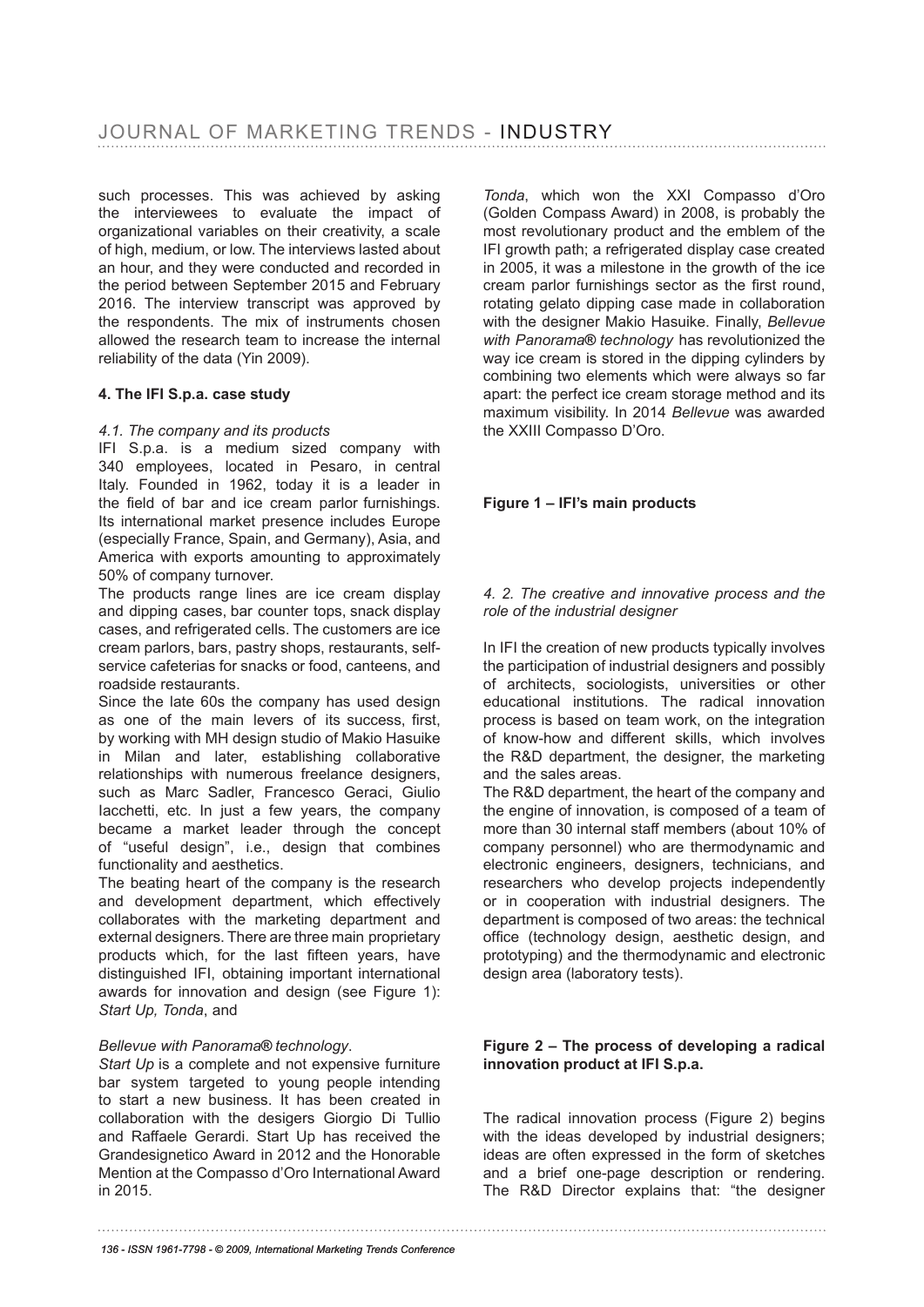receives a very soft brief, the scenario, and has to create a realistic viable project, based on a few basic constraints in the sector. For example, a constraint can concern the display case windows: given the low consumption, the company cannot make large investments to produce special glass." The designer can intervene on form, on the way something will be used, on the technology, and on the materials. Then, the IFI team decides whether to proceed or not, following the team work in which all the different experts are continuously being asked for their input on the various steps of the creative-innovative process. The company tries to maintain the designer's initial idea and will make corrections only if necessary, e.g. if they exceed the costs of industrialization. There is a trusted "warm" relationship between the designer and the company, creating a good environment in which problems can be identifed (problem-fnding) and solved (problemsolving) together.

After the first step of the innovation process there follow the phases of maquette (a kind of pre-prototyping), the legal protection of ideas, and the structural, thermodynamic, electrical, and mechanical design. In this last step forms are translated into technical details that will make up the various products and subsequently, components are studied and defned individually in every detail so they can be represented in construction drawings.

Before starting the production phase, the prototypes are made in order to analyze the possible aesthetic, ergonomic, construction, dimensional, or functional issues and to ascertain the product's economic sustainability. The prototypes are subjected to functional tests in climatic chambers to measure their performance under extreme conditions of temperature and humidity. From these analyses, it is possible to correct or make adjustment to the drawings; at this stage, even the marketing and sales departments can suggest improvements to the prototype.

Then, the pre-series production (1-5 pieces) starts: in this phase a few customers test the product, orders are collected, and it is possible to obtain a final quantification of the industrial cost of the product. Finally, the series goes into production.

These steps are never rigidly sequential, but are sometimes parallel. From the formulation of the idea to the start of production, it takes a year and a half, on average, and for complex projects, fve years.

As regards instead incremental innovations of the product, they are limited to small changes suggested by customers. The organizational responsibility for these innovations is assigned to the technical office.

#### *4.3. The organizational and interpersonal variables that favor the creativity of the designer*

The main organizational and interpersonal variables that favor the creativity of designers in IFI are: 1) the entrepreneur's creative role, 2) the orientation that the company shows towards creativity, and 3) the characteristics of tasks and teams (see Table 1). These are the variables that respondents evaluated as 'high', on a high-medium-low scale.

Concerning the frst variable, the entrepreneur was and is very passionate about design; he was the first to bring design into the bar furnishings industry in the late 60s and he has always supported the use of design as a corporate strategic tool. The company founder also directed the Italian Design Association for regions Marche, Abruzzo and Molise, and the local trade association, Confndustria Pesaro and Urbino. He invests both culturally and fnancially in creativity and design, adopts a participatory leadership style, and stimulates the creativity of his employees.

Moreover, he chooses industrial designers who have never had experience in the industry because he believes that they are less biased and freer to express themselves. He has fully understood the role of the industrial designer, in the broad context of a complex industrial project that must combine functionality, technology, aesthetics, and values. In fact, the company does not cooperate with designers merely to aesthetically "refne" its products or to get ideas, but it "entrusts" the product to the designer's creativity and supports it throughout the innovation process until the launch of the product on the market.

Turning to the orientation of the enterprise toward creativity, the entrepreneur has shaped the corporate culture concerning design, effectively communicating to the innovation team the importance of developing an informal relationship and a feeling of connectedness with the designer. Furthermore, as already noted, he grants freedom of expression to the designer despite the basic constraints.

A basic rule within IFI which effectively expresses the company's orientation towards creativity is to let industrial designers participate in all phases of the creative and innovative process, from the development of ideas to production, by providing minimum initial indications and granting wide degree of experimentation. More generally, the company does not punish mistakes or failures because they are integral elements of the creative and innovative processes; rather, it fosters collaboration and an informal working atmosphere.

Moreover, those who are involved in creative and

*Journal of Marketing Trends - Volume 5 - N° 1 (Janvier 2018) - 137*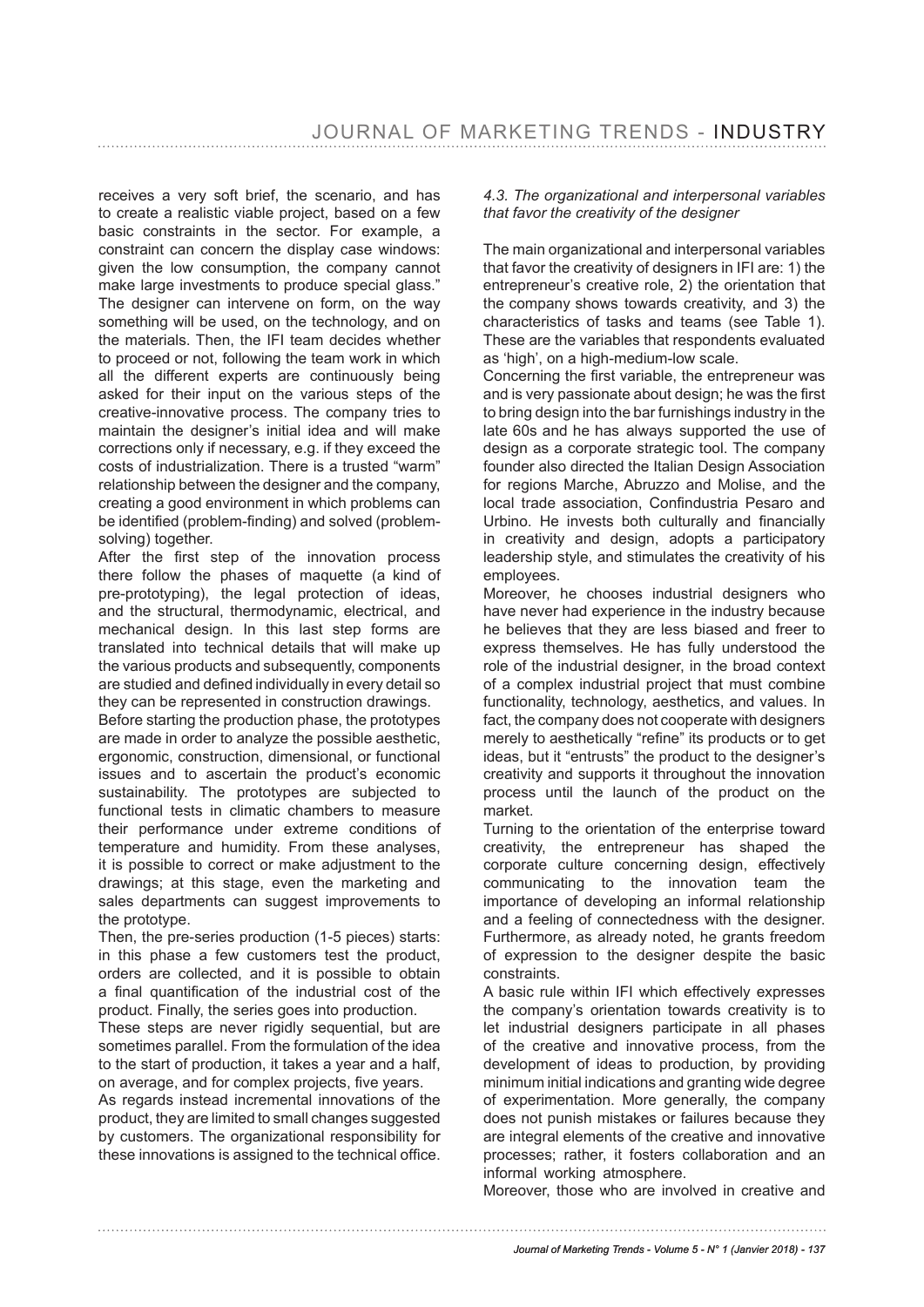innovative processes are rewarded with career advancement and fnancial rewards that are also tied to corporate awards earned, such as the Golden Compass.

With regard to the characteristics of tasks and teams, the creative contribution of the individual is stressed, particularly with respect to the achievement of a common goal, i.e., coming up with an innovative product that can create value for customers and solve their problems. There is strong freedom of expression in accordance with the established constraints and the different skills of the many professionals involved in product innovation are enhanced.

Respondents believed that the other organized variables examined (pressure in an organization, resources invested in support for creativity, relationships that the company establishes with external networks) exert medium infuence on designer creativity, based on a high-mediumlow scale. The study showed that in IFI there is no strong pressure exerted by the enterprise for radical innovation in terms of product deadlines or excessive workloads that would limit creativity and innovation. Indeed, the radical innovation process of the product has a variable duration ranging from one to five years and the innovation team involved can manage its tasks without undergoing particularly tiring and stressful periods.

In addition, the company invests fnancially in design. This can be considerable, especially for the most famous designers or "superstars" who command an initial fee and royalties as a percentage of turnover. Finally, as regards the relationships that the company establishes with external networks, the interviews showed that the company has joined networks with business partners, with trade associations such as ADI, Confndustria Pesaro and Urbino and Confndustria Marche, with design universities, and with the University of Urbino. These are important relationships that contribute to favoring corporate creativity. The "Innovation and Design" project is emblematic of this type of relationship; it was promoted in 2015 by IFI's owner and implemented by Confndustria Pesaro and Urbino with the aim of integrating young industrial designers in local SMEs (Conti and Pencarelli, 2016).

#### **5. Discussion and conclusion**

The study shows that in IFI S.p.a. industrial design is understood in its broadest sense (Lojacono 2000) and it highlights industrial design's strategic role in creative and innovative processes (Dumas and Minzberg, 1989; Verganti 2006; Bogers and Horst, 2013), thus strengthening company competitiveness (Swan et al. 2005). In particular, the study shows that the organizational variables that mainly infuence the creativity of designers are: 1) the entrepreneur's creative role (Napier and Nilsson, 2006); 2) the orientation of the organization towards creativity (Cummings 1965; Oldham and Cummongs 1996); 3) the characteristics of tasks and teams (Goldberg and Mazursky 2003; Bilton 2007).

Therefore, the study confrms that in order to increase the creative capability (Napier, Nilson, 2006) and the design innovation capabilities (Landoni et al. 2016) of companies, it is important that there be both the presence of "creative subjects" which provide the creative input and internal company factors which support individual creativity (Bilton 2007). Coherently with the extant literature therefore, one cannot attribute a company's creativity only to individuals but increasingly to collective elements (Bilton 2007). In addition, this study confrms that the industrial designer plays a role of integration and synthesis between technology, communication, and marketing (Sabbadin 2011), involving several technical and marketing professionals.

In this study it also emerged that in the bar and ice cream parlor furnishings sector the suggestions provided by customers are important to the incremental innovation of products butnot signifcant for radical innovations. This consideration does not correspond to what the literature on innovation has so far sustained, that the demand is the central source of knowledge for the design of new products. With regard to the first organizational variable that affects the creative input of designers and the creative role of the entrepreneur, the study confrms that the company's creativity should be supported and stimulated first of all by the owner. The entrepreneurowner of IFI has a strong passion for design and was the frst to identify and grasp opportunities related to industrial design, transforming the business from artisanal to industrial, thus becoming an industry leader. Investing in design ever since the 60s, the company has created a knowledge base of design experience, an aspect that in addition to investments in design, contributes to the growth of design innovation capabilities, according to Landoni et al. (2016).

The participatory leadership style (Napier, Nilson, 2006) of the company represents the necessary condition to making creative and innovative processes open to outside infuences and to leave employees the freedom to act. The entrepreneur/ owner determines the company's orientation towards creativity (the second important organizational variable that fosters creativity at IFI), especially by encouraging people to take risks (for example,

*138 - ISSN 1961-7798 - © 2009, International Marketing Trends Conference*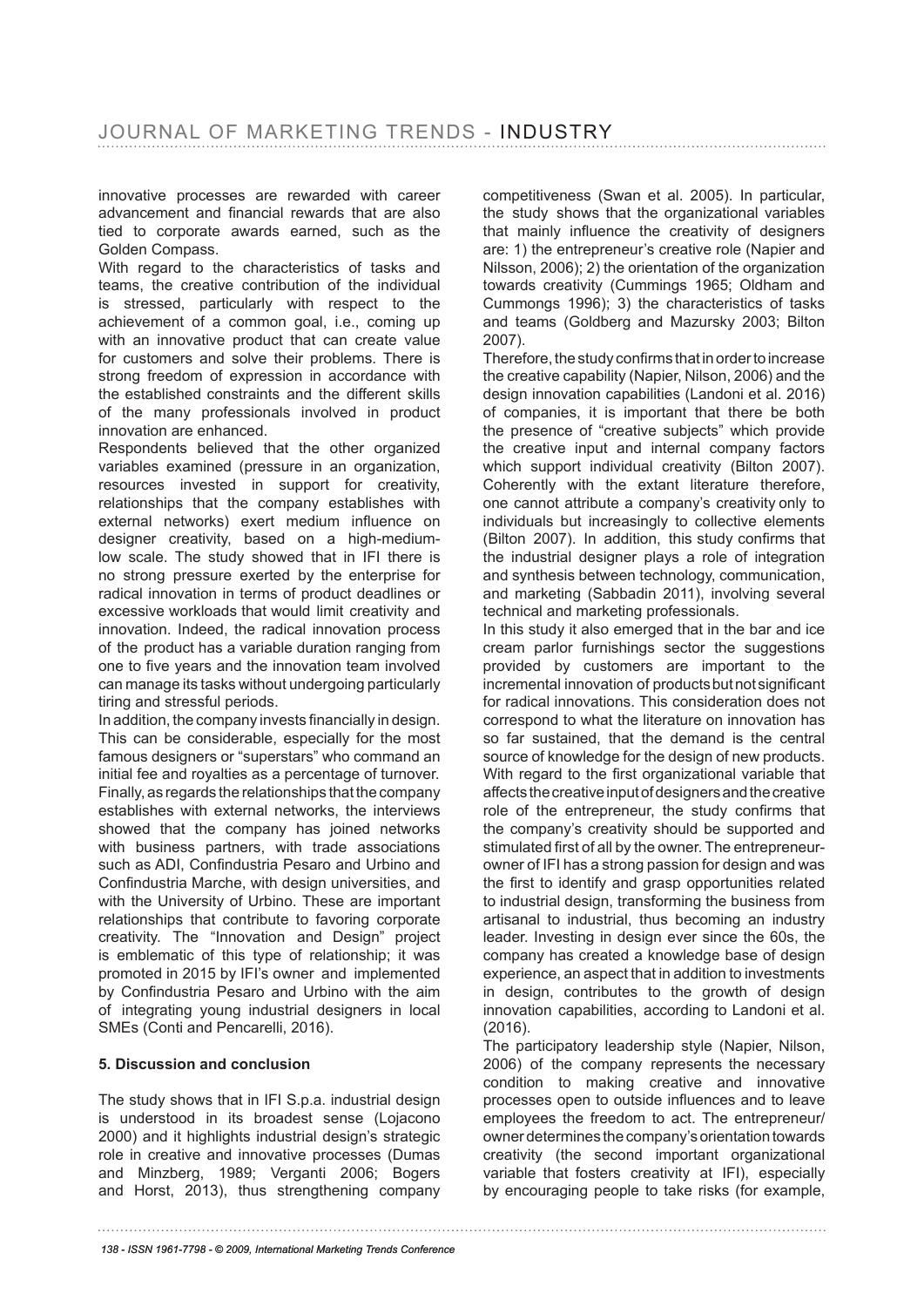the words "it cannot be done" are banished from the company) and to not be afraid of making mistakes (Cummings, 1965) as well as by establishing open and collaborative relationships with subordinates (Delbecq and Mills 1985; Oldham and Cummings, 1996).

Concerning the third organizational variable, the characteristics of tasks and teams forged by the company culture, it is worth noting that the team involved in the creative innovative process possesses a variety of different skills (Mumford and Gustafson, 1988) related to R&D, marketing, and industrial design, and that among them there exists a "warm" relationship of trust. In summary, there is a strong bond between the members of the team that deals with innovation. The freedom of expression granted to the designer despite the constraints helps develop the designer's and thus the company's creativity (Goldberg and Mazursky 2007).

It is interesting to note that the study revealed several factors, which have been neglected in the literature until now, that foster the company's creativity: 1) the value of working with an industrial designer who lacks experience in the company's industrial secotr, 2) the role of "warm" and informal integration and interaction between the designer, the R&D, the marketing and the sales departments, and 3) the involvement of designers in all stages of the innovative process, not only in the initial creative phase but right up to the launch of the product on the market.

The study suggests some preliminary managerial implications for enterprises and for policy makers. Enterprises that want to remain viable and competitive should seek to collaborate with industrial designers to encourage the development of continuous qualitative development paths based on creative innovation. The industrial and land development policy- makers are called to support creativity by introducing regulations and granting loans to favor the whole industry, both at district and territory levels, by activating public and private networks in which local authorities, research centers, universities, enterprises, industrial designers, and trade associations are involved. Moreover, it is necessary to enhance the cultural heritage factor, as it is the fundamental resource on which creativity is based.

The main limitation of the study is the use of a single case study which, although it does not allow the generalization of the fndings, does allow a preliminarly answer to the research question. The framework needs to be tested on other cases and further developed to include other variables from the external environment. Future research on design-driven innovation should investigate external environmental factors that encourage designer creativity. Other areas that have been underinvestigated in the management literature on industrial design concern how design impacts on business performance and the role of the distribution and communication phases of the product to understand the value of a design product.

#### **Bibliography**

¤Design (2013) Analytical Framework Paper [WWW document]. URL

http://www.flussobjekte.at/ hpall/daten/Design%20<br>WP1%20-%20Version% 202.0 Deliverable%20  $WP1\%20-\%20V$ ersion $\%$ 1%20FINAL.pdf

Amabile, Teresa M. (1996), "Creativity and innovation in organization", *Harvard Business School*, 5 (9), 396-239.

Amabile, Teresa M., Conti Regina, Coon Heather, Lazenby Jeffrey and Herron Michael (1996), "Assessing the work environment for creativity", *Journal of Academy of Management*, 39, 1154- 1184.

Berkowitz, Marvin (1987), "Product shape as a design innovation strategy", *Journal of Product Innovation Management*, 4, 274 – 83.

Bettiol, Marco and Di Maria Eleonora (2014), "L'innovazione" in *Economia e management delle imprese*, Tunisini Annalisa, Pencarelli Tonino and Ferrucci Luca, eds. Milan: Hoepli.

Bilton, Chris (2007), *Management e creatività*, Blackwell Publishing.

Bloch, Peter H. (1995), "Seeking the ideal form: product design and consumer response", *Journal of Marketing*, 59 (July), 16 –29.

Borja de Mozota, Brigitte (2006), "The Four Powers of Design: A Value Model in Design Management", *Design Management Review*, 17, 44–53.

Bogers, Marcel and Horst Willem (2013), "Collaborative prototyping: cross-fertilization of knowledge in prototype-driven problem solving", *Journal of Product Innovation Management*, 31, 1-21.

#### *Journal of Marketing Trends - Volume 5 - N° 1 (Janvier 2018) - 139*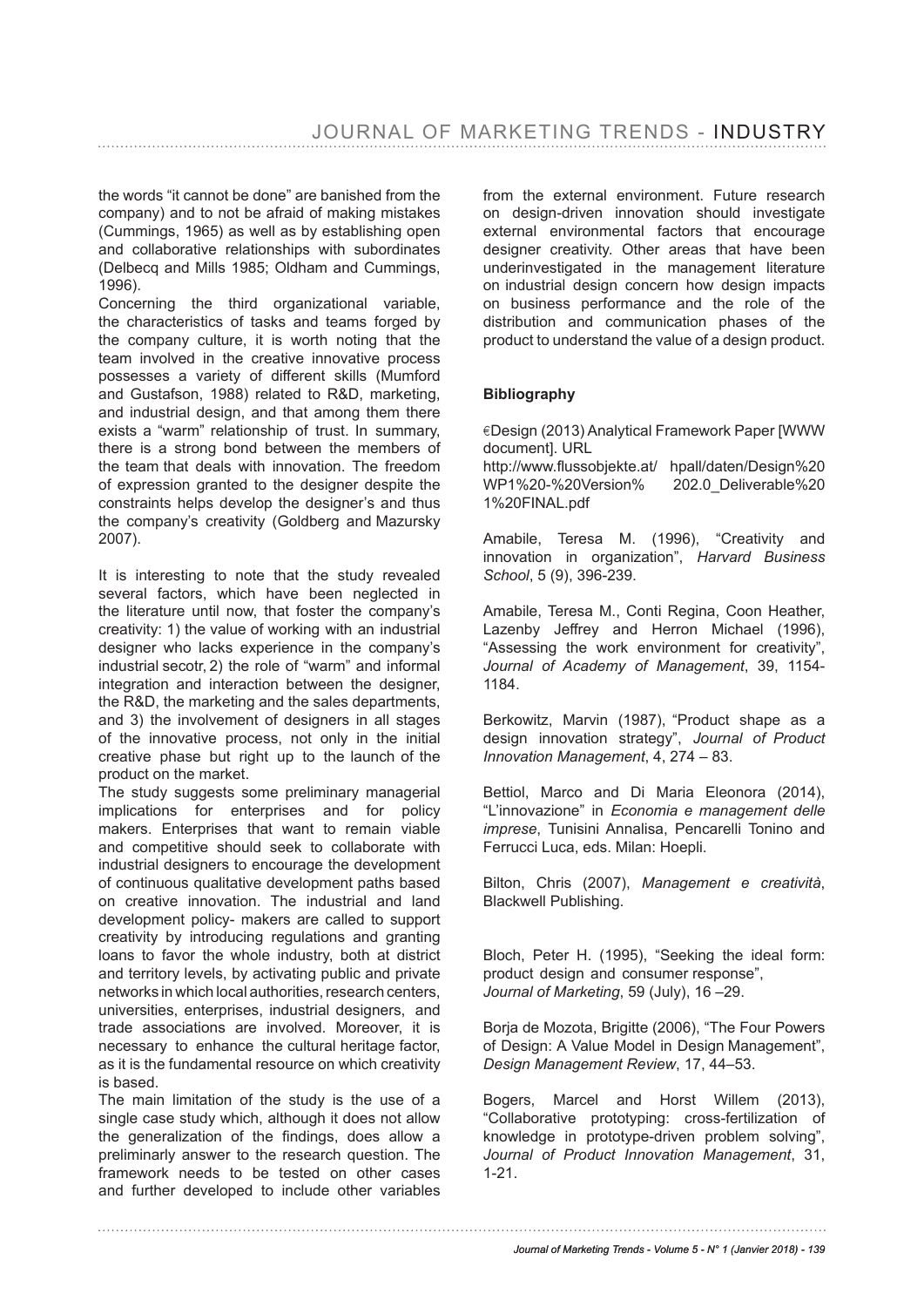Branzi, Andrea (1999), *Introduzione al design italiano. Una modernità incompleta*, Milano: Baldini & Castoldi.

Chiva, Ricardo and Alegre Joaquín (2009), "Investment in Design and Firm Performance: The Mediating Role of Design Management", *Journal of Product Innovation Management*, 26, 424–40.

Csikszentmihalyi, Mihaly (1999), *Implications of a Systems Perspective for the Study of Creativity*, in R. Stenberg (eds.), *Handbook of Creativity*, Cambridge, Cambridge University Press.

Conti, Emanuela and Pencarelli Tonino (2016), "Trade Associations as Mediators between Designer Professionals, SMEs, and Regional Development", *International Journal of Cultural and Creative Industries*, 3, 3, 32-45.

Delbecq, Andre L. and Mills Peter K. (1985), "Managerial practices and enhanced innovation", *Organizational Dynamics*, 14 (1), 24-34.

Dumas, Angela and Mintzberg Henry (1989) "Managing Design/Designing Management", *Design Management Journal*, 1, 37–43.

Eisenhardt, Kathleen M. and Graebner Melissa E. (2007), "Theory building from cases: opportunities and challenges", *Academy of management Journal*, 50, 1.

Gemser, Gerda and Leenders Mark (2001), "How Integrating Industrial Design in the Product Development Process Impacts on Company Performance", *Journal of Product Innovation Management,* 18, 28–38.

Goldenberg, Jacob and Mazursky David (2003), *Creativity in product innovation*, Cambridge: Cambridge University Press. www.ifi.it

Koenig, Giovanni Klaus (1983), "Design: rivoluzione, evoluzione o involuzione?", *Ottagono*, 68.

Kotler, Philip and Roth Alexander, (1984), "Design. a powerful but neglected strategic tool", *The Journal of Business Strategy*, (Autumn) 16–21.

Landoni, Paolo, Dell'Era Claudio, Ferraloro Gregorio, Peradotto Mattia, Karlsson Helena and Verganti Roberto (2016), "Design Contribution to the Competitive Performance of SMEs: The Role of Design Innovation Capabilites", *Creativity and* *Innovation Management*, 25, 4, 484-499.

Lojacono, Gabriella (2001), *Le imprese del sistema arredamento. Strategie di design, prodotto, distribuzione*, Milano: Etas.

Lorenz, Christopher (1986), *The design dimension. Product strategy and the challenge of global marketing*, Oxford (UK): Basil Blackwell..

Luchs, Michael G. and Swan Scott (2011), "Perspective: The emergence of product design as a feld of marketing inquiry", *Journal of Product Innovation Management,* 28 (3), 327-345.

Micelli, Stefano (2016), *Fare è innovare. Il nuovo lavoro artigiano*, Bologna: Il Mulino. Montanari, Fabrizio (2011), *Territori creativi. L'organizzazione delle politiche a supporto della creatività*, Milano: Egea..

Mumford, Michael D. and Gustafson Sigrid B. (1988), "Creativity Syndrome: Integration, Application and Innovation", *Psychological Bulletin*, 103,1, 27-43.

Napier, Nanacy K. and Nilsson Mikael (2006), "The Development of Creative Capabilities in and out of Creative Organizations: Three Case Studies", *Creativity and Innovation Management*, 15, 3.

Nebenzahl, Israel D. and Jaffe Eugene D. (1996), "Measuring the Joint Effect of Brand and Country Image in Consumer Evalutation of Global Products", *International Marketing Review*, 13, 4, 5-22.

Nonaka, Ikujiro (1994), "A Dynamic Theory of Organizational Knowledge Creation", *Organization Science*, 5, 1, 14-37.

Nonaka, Ikujiro and Takeuchi Hirotaka (1995), *The Knowledge-Creating Company*, New York: Oxford University Press.

Norman, Donald (2004), *Emotional design. Perchè amiamo (o diamo) gli oggetti della vita quotidiana*, Milano: Apogeo.

Oldham, Greg R. and Cummings Anne (1996), "Employee creativity: Personal and contextual factors at work", *Academy of Management Journal*, 39, 607–634.

Pencarelli, Tonino, Migliaccio, Mirella, Splendiani, Simone and Rivetti Francesca (2013), "Creativity and Innovation in Tourims: the Role of Events", in *Tourism Marketing: On Both Sides of the Counter*,

*140 - ISSN 1961-7798 - © 2009, International Marketing Trends Conference*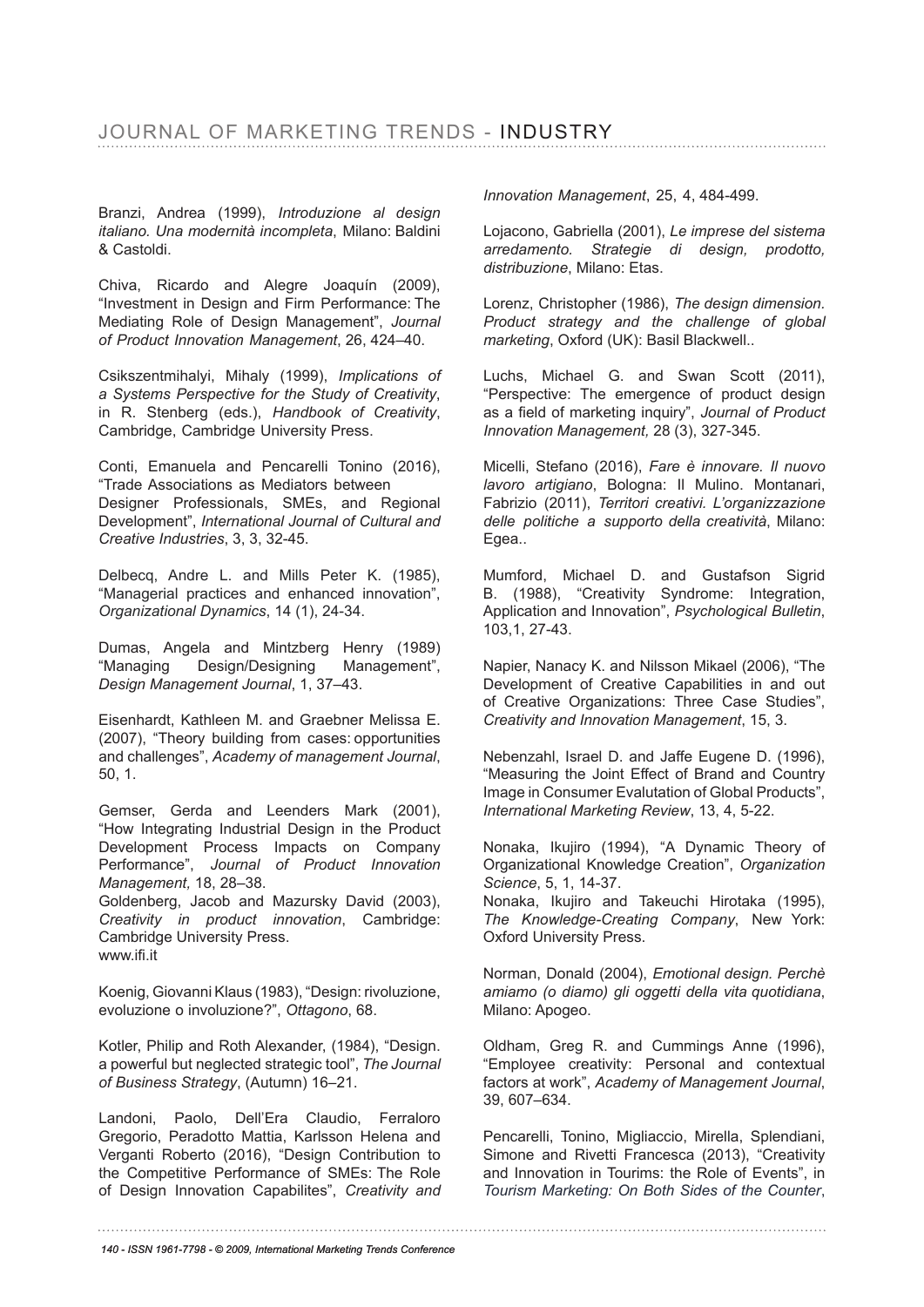Metin, Kozak et. al. eds. Cambridge Scholars Publishing.

Perks, Helen (2007), "Inter-functional integration and industrial new product portfolio decision making: exploring and articulating the linkages", *Creativity and Innovation Management*, 16, 152-164.

Pilotti, Luciano (2011), "Introduzione. Natura della creatività e processi innovative tra soggettività pluridimensionali ed ecosistemi", in Pilotti Luciano (eds.) *Creatività, innovazione e territorio*, Collana AIDEA, Bologna: Il Mulino.

Rindova, Violina P. and Petkova Antoaneta P. (2007), "When is a New Thing a Good Thing? Technological Change, Product Form Design and Perceptions of Value for Product Innovations", *Organization Science*, 18, 217–32.

Roy, Robin and Riedel, Johann C. (1997), "Design and innovation in successful product competition", *Technovation*, 17, 537-594.

Rothwell, Roy (1994), "Towards the ffth generation innovation process", *International Marketing Review*, 11: 7-31.

Sabbadin, Edoardo (2011), "La creatività tra design e marketing. Il ruolo dei contesti nazionali", in *Creatività, innovazione e territorio,* Pilotti, Luciano, eds. Collana AIDEA, Bologna: Il Mulino. Senge, Peter M. (1990), *The Fifth Discipline*, Doubleday/Currency.

Swan, Scott, Kotabe Masaaki and Allred, Brent B. (2005) Exploring Robust Design Capabilities: Their Role in Creating Global Products, and their Relationship to Firm Performance. *Journal of Product Innovation Management*, 22, 144–64.

Swink, Morgan (2000), "Technological Innovativeness as a Moderator of New Product Design Integration and Top Management Support", *Journal of Product Innovation Management*, 17, 208–20.

Unioncamere e Fondazione Symbola (2014), *Io sono cultura. L'Italia della qualità e della bellezza sfda la crisi*, Roma: Quaderni di Symbola.

Tsang, Eva W.K. (2013), Case study methodology: casual explanation, contextualization, and theorizing, *Journal of International Management*, n. 19.

Wallace, R. (2001), "Proving Our Value: Measuring Package Design's Return on Investment", *Design Management Review*, 12, 20–7.

Walsh, Vivien Roy Robin (1985), "The designer as 'gatekeeper' in manufacturing industry", *Design Studies,* 6 (3) 127–133.

Verganti, Roberto (2006), "Innovating Through Design", *Harvard Business Review*, 84, 114–22.

Veryzer, Robert W. (2005), "The Roles of Marketing and Industrial Design in Discontinuous New Product Development", *Journal of Product Innovation Management*, 22, 22–41.

Von Hippel, Eric (1988), *The sources of innovation*, Oxford: Oxford University Press.

Yin, Robert K. (2009), *Case Study Research: Design and Methods*, Beverly Hill: SAGE Publication.

*Journal of Marketing Trends - Volume 5 - N° 1 (Janvier 2018) - 141*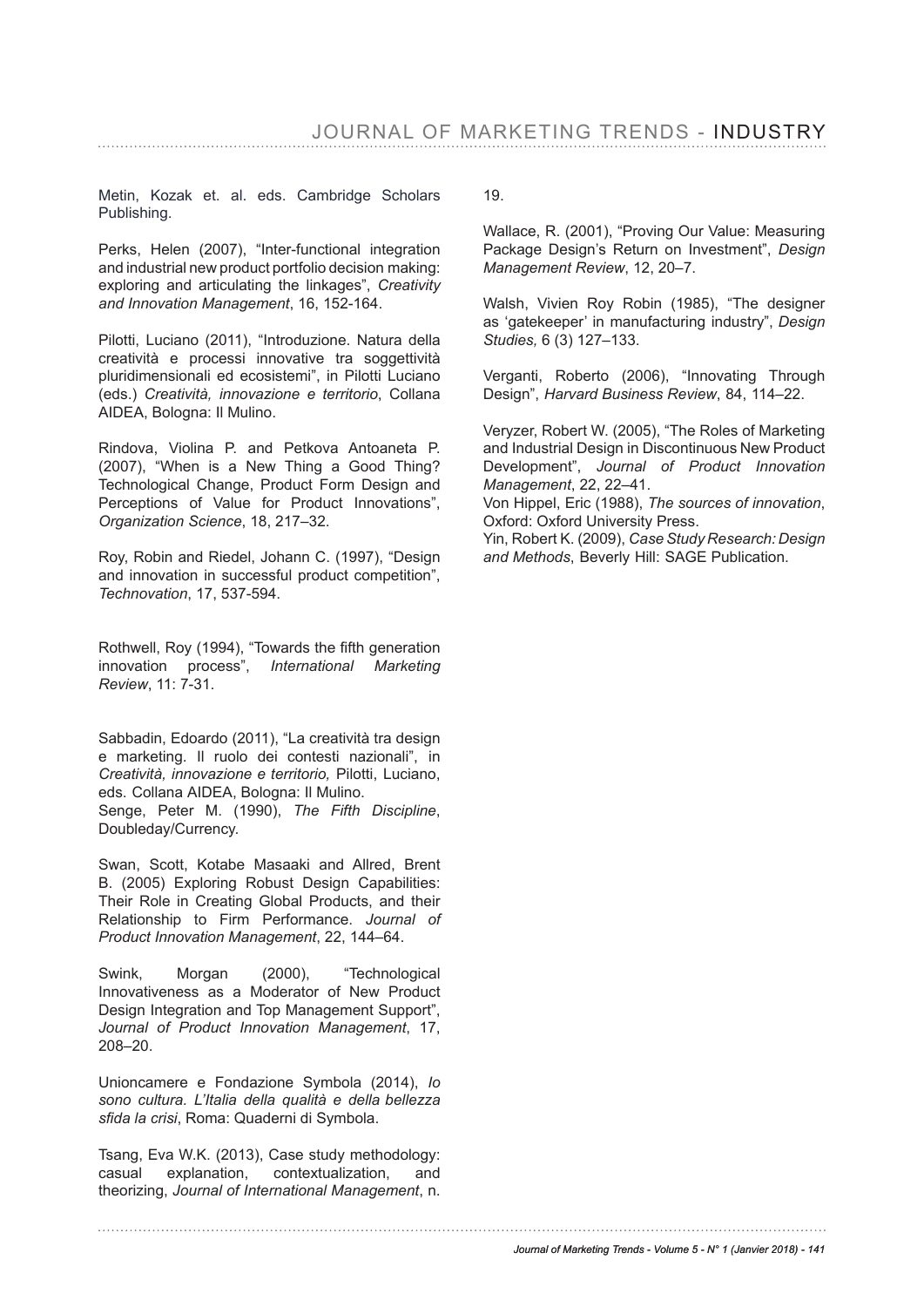| Organizational      | Description                                                         |  |  |  |  |  |
|---------------------|---------------------------------------------------------------------|--|--|--|--|--|
| variable            |                                                                     |  |  |  |  |  |
| The creative role   | The ability to identify opportunities, to perceive risks, to        |  |  |  |  |  |
| of the entrepreneur | establish a connection with the environment, and develop a          |  |  |  |  |  |
|                     | collaborative leadership style (Napier and Nilsson, 2006).          |  |  |  |  |  |
| The orientation of  | This orientation means being willing to take risks associated       |  |  |  |  |  |
| an organization     | with the creative process (Cummings 1965; Delbecq, Mills,           |  |  |  |  |  |
| toward creativity   | 1985), to make mistakes, to give positive feeedback to people       |  |  |  |  |  |
|                     | (Amabile 1996), to recognize creativity with economic               |  |  |  |  |  |
|                     | incentives and career opportunities (Amabile et al. 1996). It also  |  |  |  |  |  |
|                     | entails fixing clear and precise objectives and establishing open   |  |  |  |  |  |
|                     | and collaborative relationships with subordinates (Delbecq and      |  |  |  |  |  |
|                     | Mills 1985; Oldham and Cummings, 1996).                             |  |  |  |  |  |
| The characteristics | Tasks and activities of individuals and groups must be designed     |  |  |  |  |  |
| of task and teams   | to influence creativity; creativity is greater if people and groups |  |  |  |  |  |
|                     | enjoy freedom and autonomy with respect to constraints              |  |  |  |  |  |
|                     | (Goldenberg and Mazursky 2003) and if the team has different        |  |  |  |  |  |
|                     | skills, safety (Mumford and Gustafson 1988) and freedom to          |  |  |  |  |  |
|                     | experiment with different roles (Bilton 2007). Group learning       |  |  |  |  |  |
|                     | develops the ability of people to look at the bigger picture,       |  |  |  |  |  |
|                     | beyond individual perspectives and to understand its complexity     |  |  |  |  |  |
|                     | (Senge 1990).                                                       |  |  |  |  |  |
| Pressures in an     | There are two types of pressure: one exerted by deadlines (there    |  |  |  |  |  |
| organization        | is an inverted U relationship between creativity and pressure)      |  |  |  |  |  |
|                     | and one related to workload (which always has a negative            |  |  |  |  |  |
|                     | influence on creativity) (Amabile et al. 1996).                     |  |  |  |  |  |
| The resources       | All of the resources, whether financial or not, that an             |  |  |  |  |  |
| invested to support | organization provides to its members to stimulate creativity        |  |  |  |  |  |
| creativity          | (Montanari 2011).                                                   |  |  |  |  |  |
| The relationships   | The company joins a community of practice of designers and          |  |  |  |  |  |
| that the company    | more generally, is a member of networks that stimulate creative     |  |  |  |  |  |
| establishes with    | activity (Bilton 2007). In the perspective of the network model     |  |  |  |  |  |

# **Table 1 - Organizational variables favoring corporate creativity**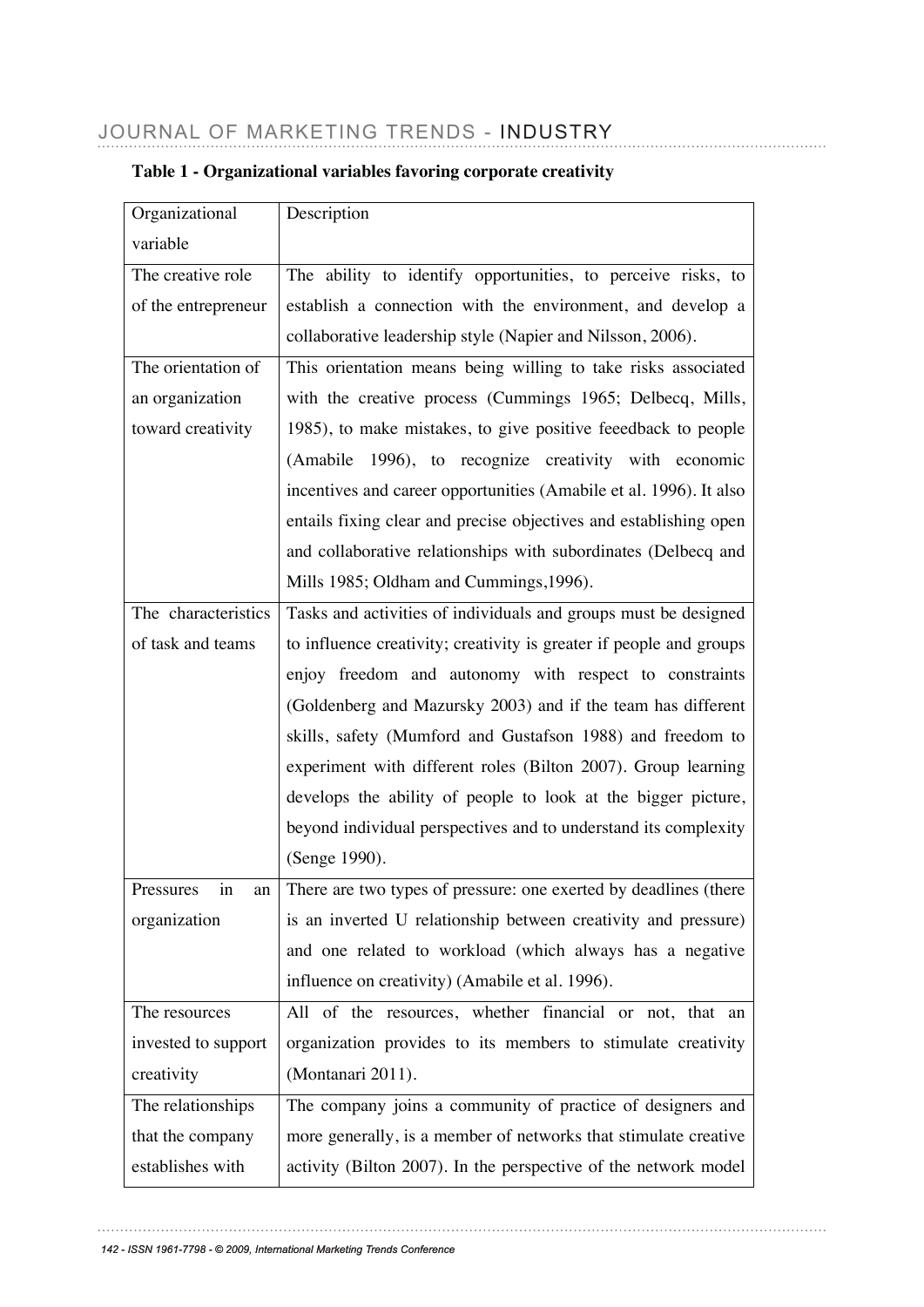# JOURNAL OF MARKETING TRENDS - INDUSTRY

| $\vert$ external networks $\vert$ and of open innovation, innovation is the result of the |                                           |  |  |  |  |  |  |  |  |
|-------------------------------------------------------------------------------------------|-------------------------------------------|--|--|--|--|--|--|--|--|
|                                                                                           | interaction between companies and actors. |  |  |  |  |  |  |  |  |

Source: our extrapolation

# **Figure 1 - IFI's main products**



*Start Up* 



*Tonda*



#### *Bellevue*

*Source: www.ifi.it*

. . . . . . . . . . . . .